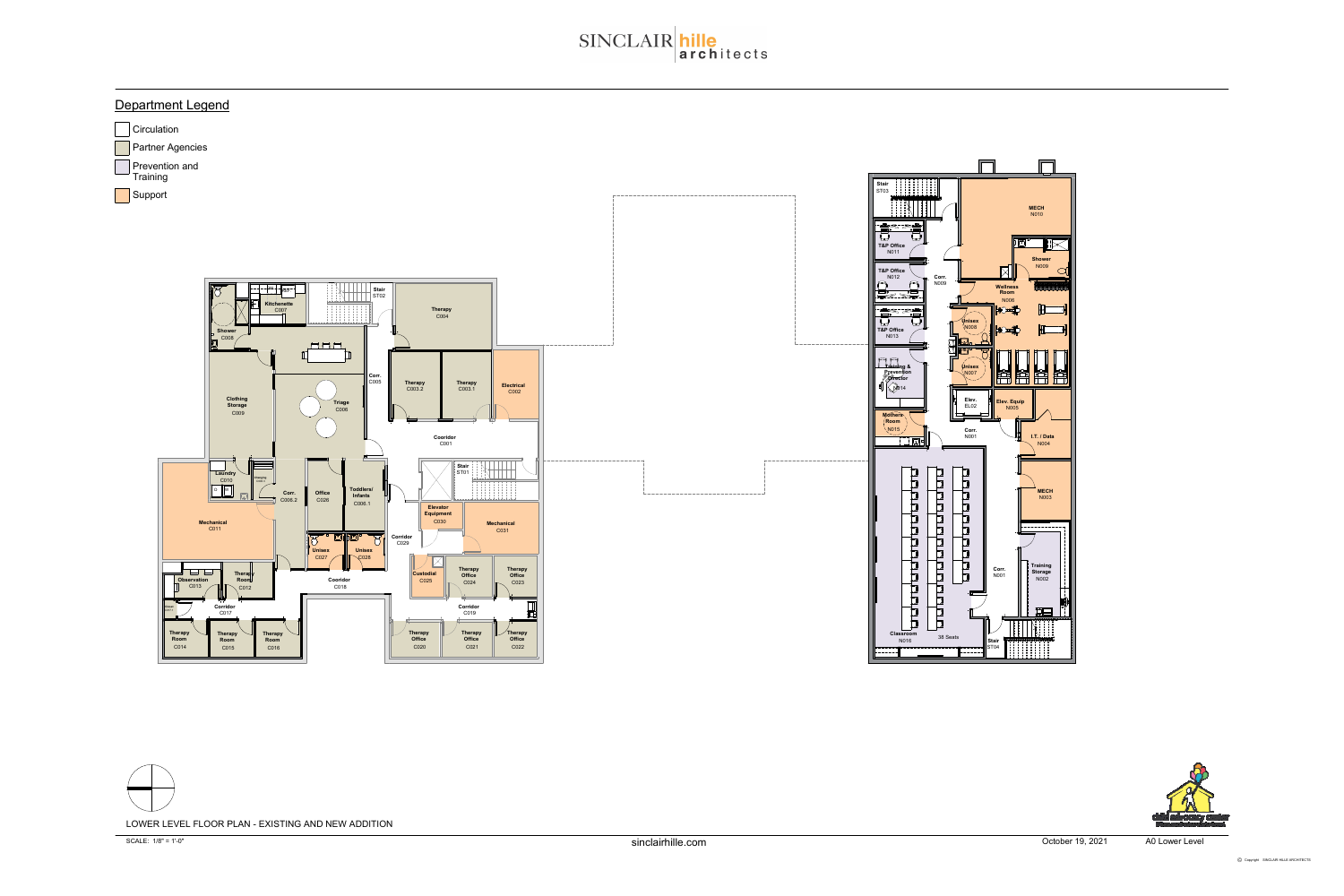### Department Legend



# SINCLAIR hille<br>architects